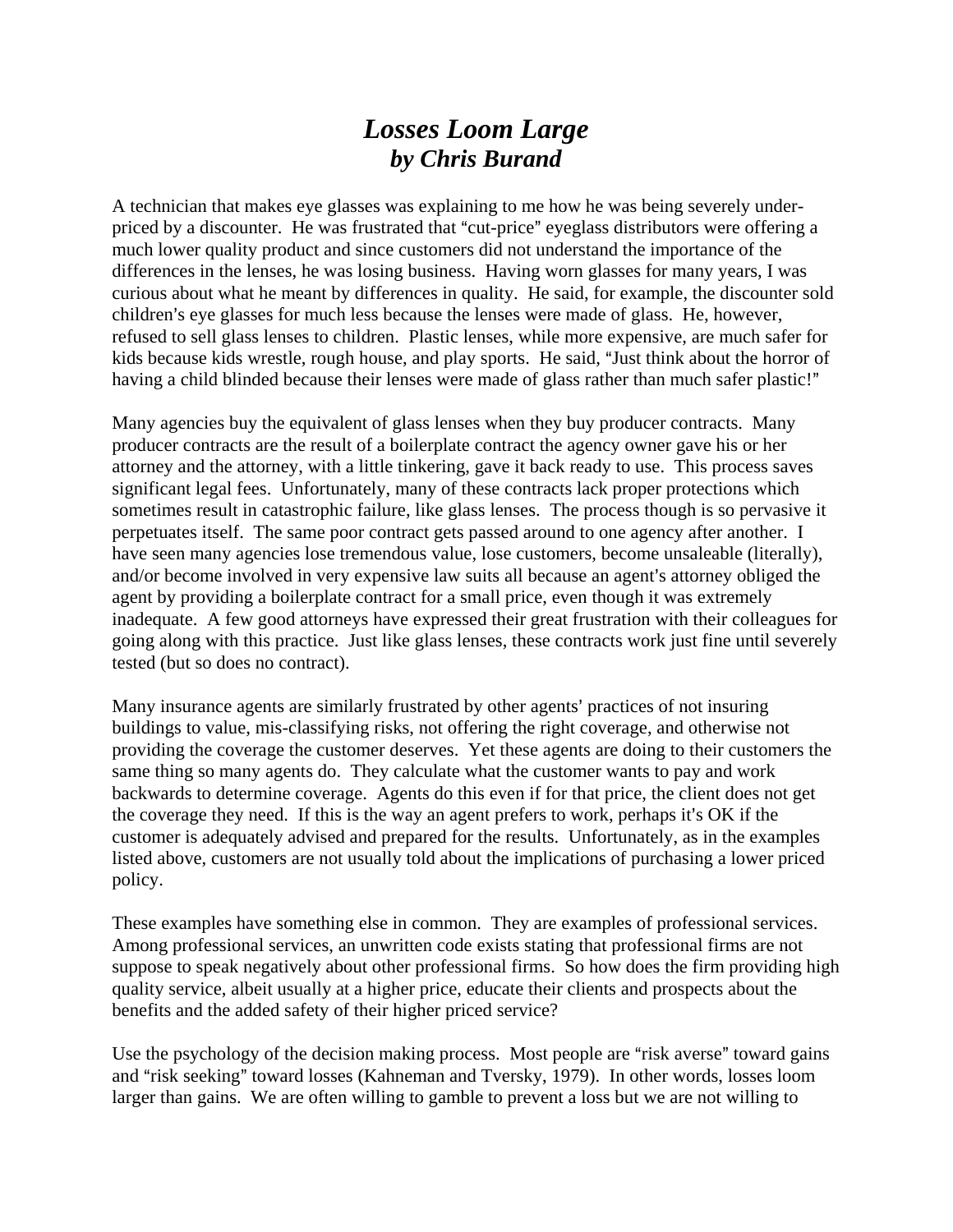gamble to obtain a gain.

For example, most people will choose a 100% chance of gaining \$8 rather than a 50/50 chance of gaining \$20. Smaller, but certain gains are preferred over a gamble for a larger amount. Conversely, most people would choose a 50/50 chance of losing \$20 over a sure loss of \$8. A chance of avoiding a loss entirely is preferred over a sure loss of a smaller amount.

This behavior reveals itself in the examples above. In the eyeglasses example, people are more willing to risk the possibility of something going wrong with their glasses versus the certainty of paying a higher price up-front. When agents use a boilerplate contract, they gamble with the possibility that the contract may not be adequate for their needs over the certain loss of paying a higher price. When clients choose lower insurance protection, they are choosing to bear the risk that their coverage may be inadequate versus the certainty of paying a higher premium.

Risk adversity is a high barrier to overcome. The key is to reframe the way choices are presented. To present choices in a better light, we must understand more about how people interpret probability. People generally view the difference between 40% and 50% as trivial, while the difference between 90% and 100%, or 0% and 10%, as significant. As a result, sure gains are much more attractive and sure losses much more unattractive than highly probable gambles.

Another very important behavior is people treat very low and very high probabilities differently. Very low probabilities are given greater weight while very high probabilities are underweighted. This is why people play the lottery even though the chance of winning is minuscule and why the tiny likelihood of disease or disaster frightens people. The probabilities are low, but are still given great weight.

How can this information be used to package high quality services and products attractively? Consider some of the following possibilities:

- People are risk averse toward gains, so guarantee the benefits. Examples include plastic lenses will not shatter, stronger producer contracts will increase agency value, or all business assets will be properly covered.
- Make losses loom large. Place great emphasis on the risks of choosing a lower quality product or service. Also keep in mind, the way a message is phrased can have a huge impact on the visual image presented. For example, consider the following statement (remember this is only an example!): "A business has a 15% chance of going bankrupt if not properly insured." Compare that statement to: "15 out of 100 businesses go bankrupt when not properly insured." The second statement, though statistically the same as the first, creates a much stronger image of disaster if a business is not properly insured.
- Very low probabilities are given great weight, so even if the probability of the risks are low, emphasize their severity!

Not all customers will opt for higher quality services and products, but we can educate our